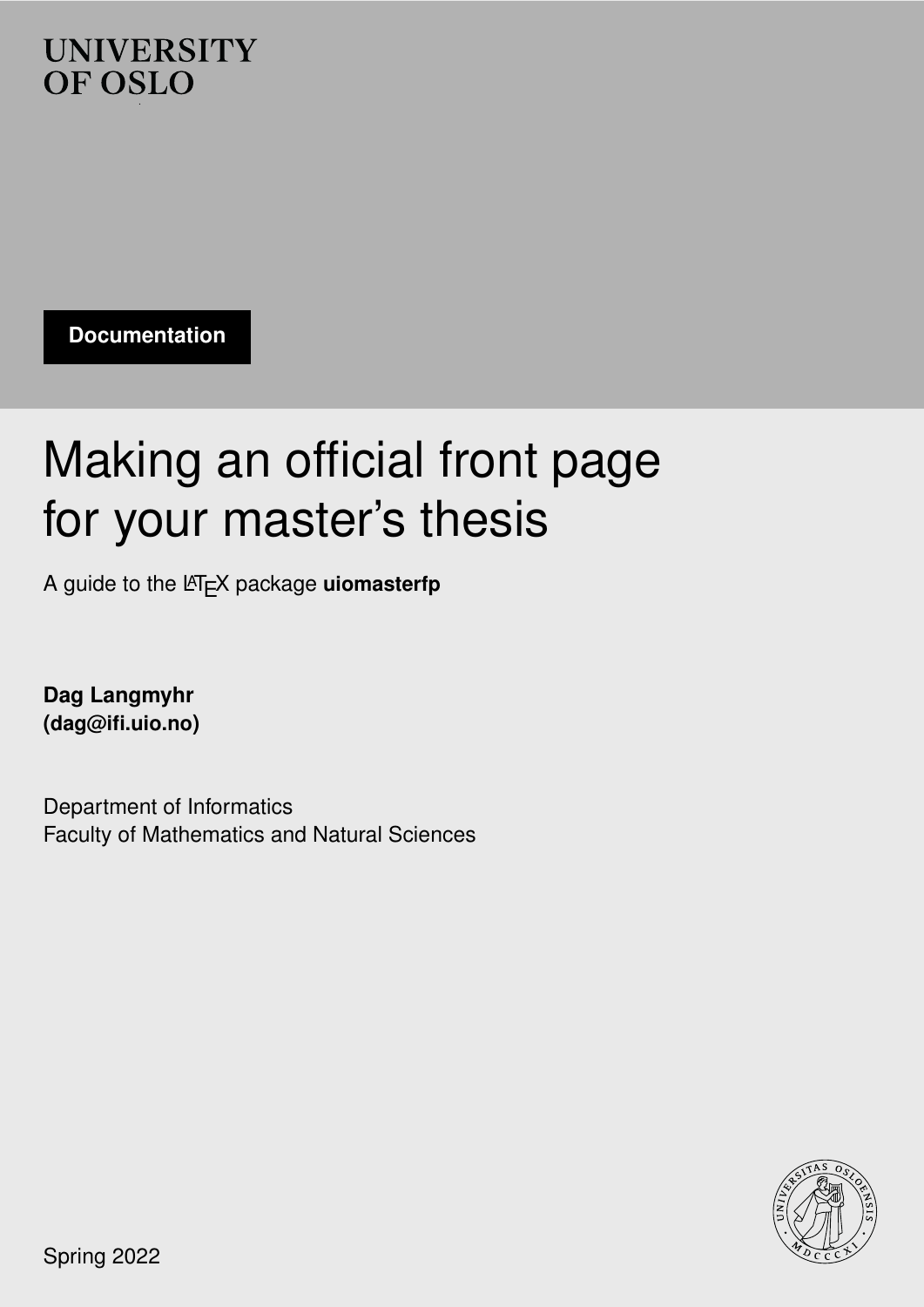**Dag Langmyhr (<dag@ifi.uio.no>)**

# Making an official front page for your master's thesis

A guide to the L<sup>AT</sup>EX package **uiomasterfp**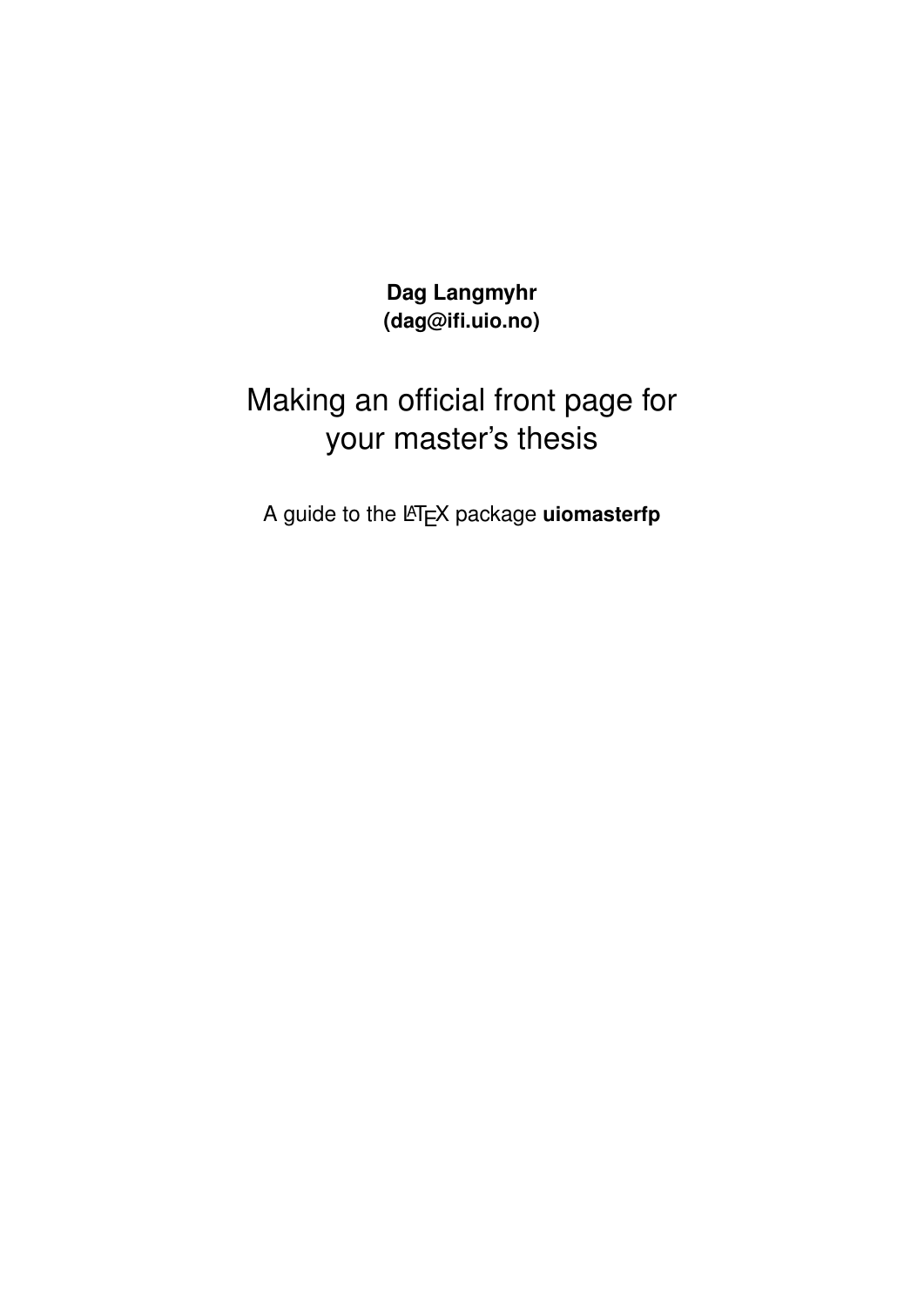## Making an official front page for your master's thesis

Dag Langmyhr (<dag@ifi.uio.no>)

25th April 2022

## 1 Installation

If you are processing your LATEX document on a stationary Linux computer at the University of Oslo, you need not worry about installing the uiomasterfp package; it is already there.

#### 1.1 On your personal computer

To use this package on your own computer (which may run Linux, MacOS or Windows) you must do the following:

- 1. Download <https://www.mn.uio.no/ifi/tjenester/it/hjelp/latex/uiomasterfp.zip>. (Click on the url to download the file.)
- 2. Unzip the file. You may place all the files in the same folder as your LATEX source files.<sup>[1](#page-2-0)</sup>

And that should be all.

#### 1.2 Using Overleaf

```
[\dots to be written \dots]
```
### 2 Using the package

To use this package, just write

\usepackage[language option]{uiomasterfp}

```
in your LATEX file.
```
You may add a language option if you want to, but this is seldom required. The language option given to \documentclass is usually all you need.

If you (for some reason) want to specify the language, the available options are:

**norsk** for Norwegian *bokmål*. (This is the deafult.)

**nynorsk** for Norwegian *nynorsk*.

**UKenglish** for British English.

**USenglish** for American English.

### 3 Using the **\uiomasterfp** command

This package gives you the command \uiomasterfp which you can call in your document, usually just after \begin{document}:

\uiomasterfp[options]

<span id="page-2-0"></span><sup>&</sup>lt;sup>1</sup>If you know where L<sup>AT</sup>EX packages are kept on your computer, you can save them there to make them generally available. Remember to refresh your file name database afterwards.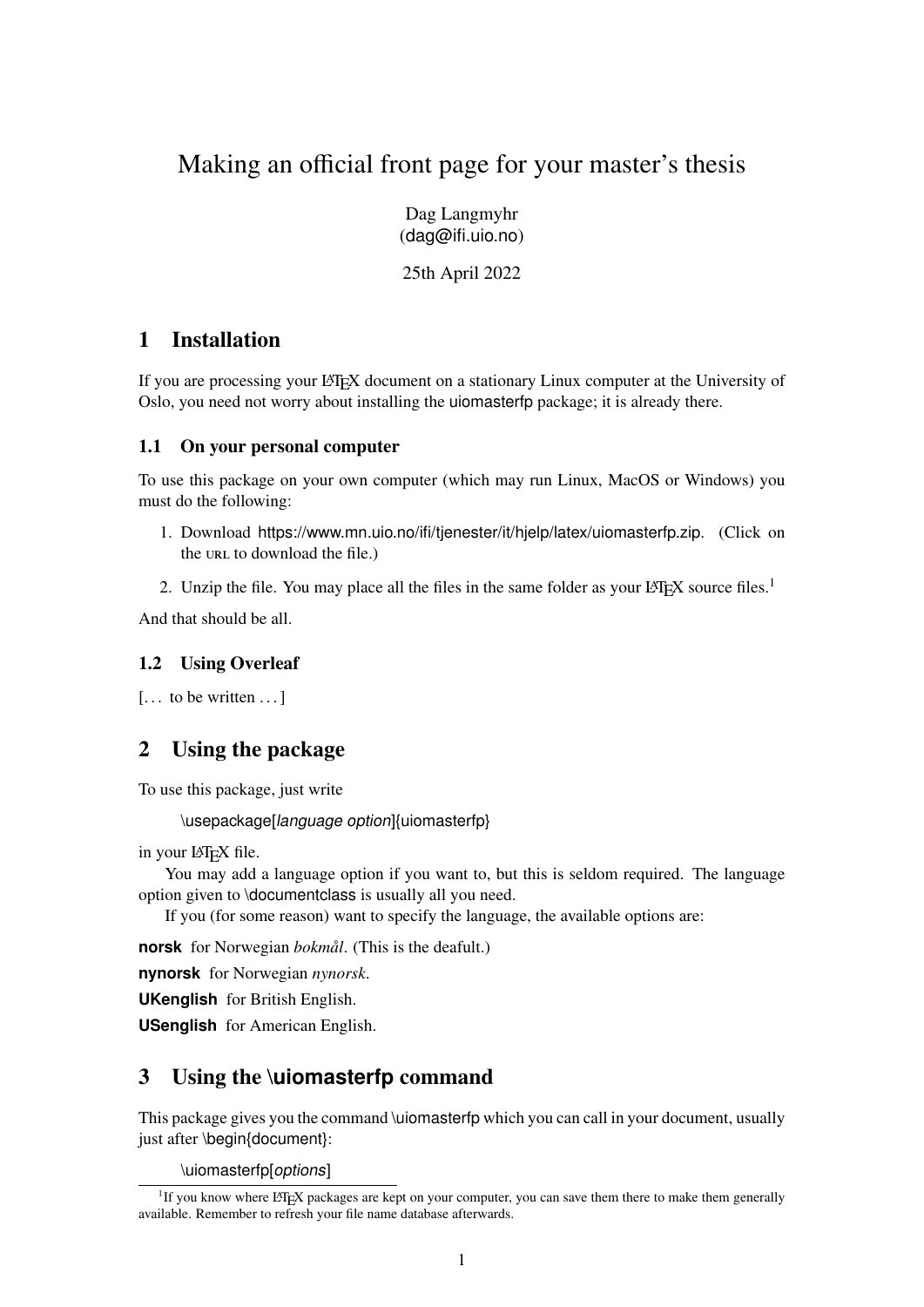#### 3.1 The command options

The following options are recognized:

- **author={a name}** for the author's name (in case it is different from the name specified by the standard \author command). If there are several authors, you must separate them with the \and command.
- binding is used when the thesis is to be bound by the printer. It will increase the lefthand margin of the title page.
- **color=color** or **colour=colour** specifies which colour to use; the available colours are:

**blue** This is the deault. **gray** or **grey** See example on the front page of this document. **green pink**

- **date={some date}** gives the date. The default is to use the term and year, as in "Spring 2022".
- **dept={Department of ...}** is used to specify your department. (The default is the Department of Informatics.)
- **fac={Faculty of ...}** names your faculty. (The default is the Faculty of Mathematics and Natural Sciences.)
- **info={additional information}** is for additional information.
- **kind={some kind}** specifies the document kind. It is only required if your document is *not* a master's thesis.
- **long** means that this is a long thesis, i.e., 60 study points. This is the default.

If you have a thesis which is neither a long nor a short thesis, you can state the number of study points explicitly, as, for instance, "long=45".

- **nosp** when you want to omit the study points altogether.
- **program={some study program}** names your study program. (The default is to leave this empty.)
- **short** indicates that your thesis is a short one, i.e., 30 study points.
- **subtitle={a subtitle}** provides a subtitle for your thesis. (This may also be given by the \subtitle command; see Section [4.](#page-3-0))
- **supervisor={A Name}** gives the supervisor's name.
- **supervisors={A Name\and A Nother Name}** gives the supervisors' names when there were more than one.
- **title={my title}** is the title of your thesis, in case you are not happy with what you stated in the standard \title command.

#### <span id="page-3-0"></span>4 Other commands

In addition to the \uiomasterfp command, the following command is also provided by this document class:

**\subtitle{a subtitle}** specifies the document's subtitle.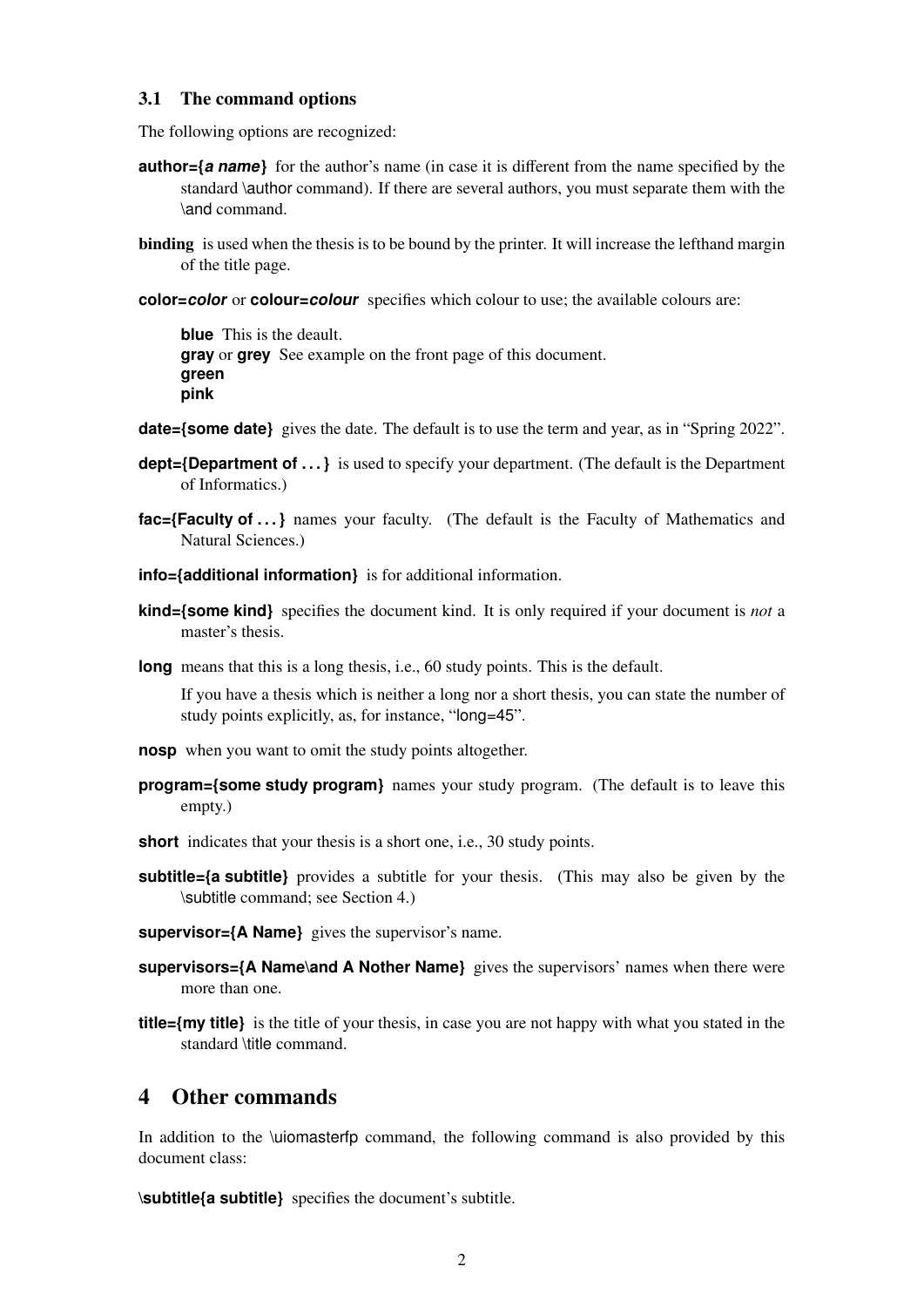# 5 Examples

On the following pages you can see a couple of examples on how to use the uiomasterfp package.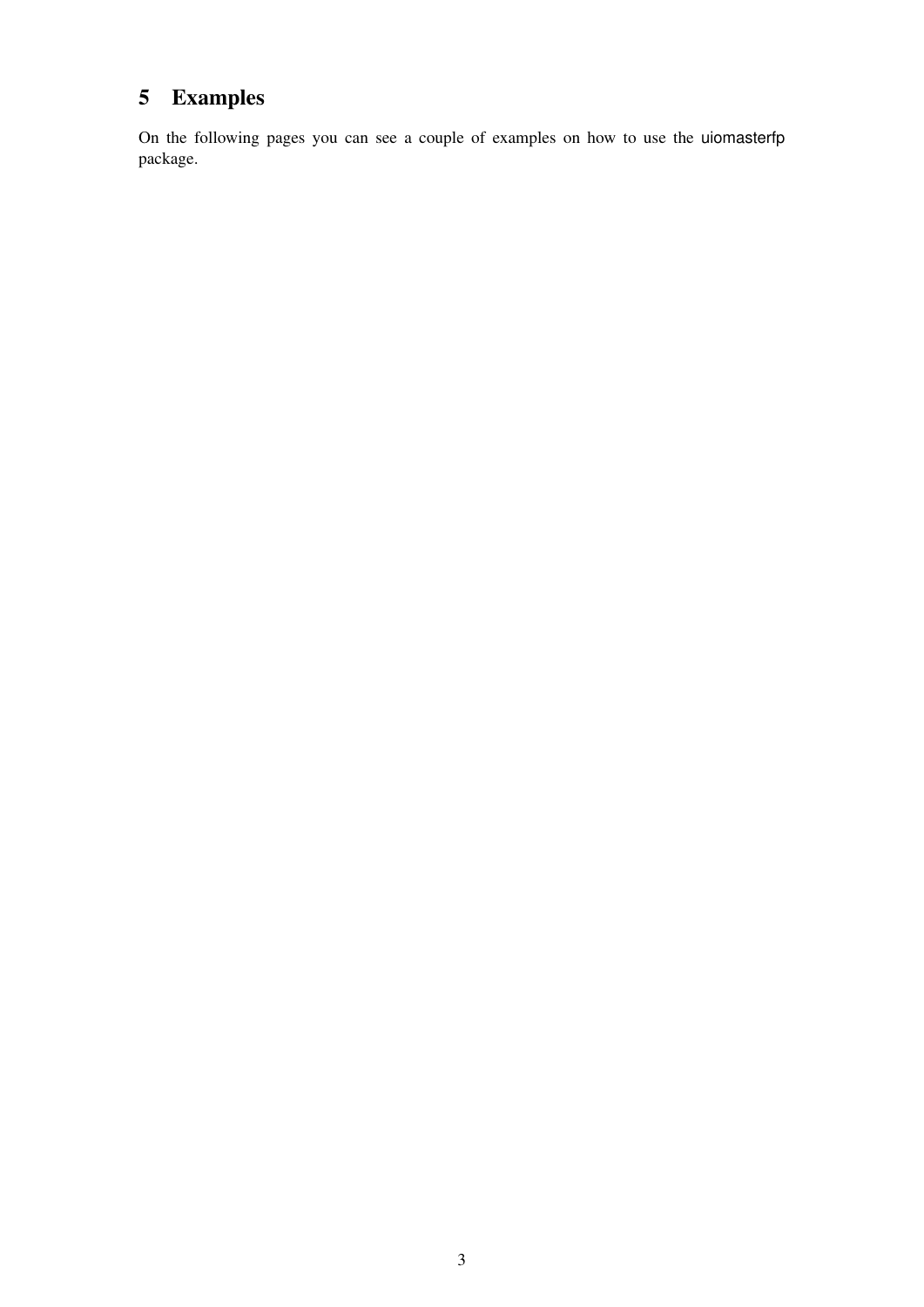#### **UNIVERSITETET TOSLO**

**Masteroppgave**

# Kan esperanto parseres?

Er det mulig å syntaksanalysere esperanto med en parser av type 1 eller type 2?

#### **Mitt navn**

Informatikk: språkteknologi 60 studiepoeng

Institutt for informatikk Det matematisk-naturvitenskapelige fakultet



Våren 2022

```
\documentclass[a4paper, norsk, 11pt]{report}
\usepackage[utf8]{inputenc}
\usepackage[T1]{fontenc}
\usepackage{babel, uiomasterfp}
```

```
\author{Mitt navn}
\title{Kan esperanto parseres?}
\subtitle{Er det mulig å syntaksanalysere esperanto med en
 parser av type~1 eller type~2?}
```

```
\begin{document}
\uiomasterfp[long, program={Informatikk: språkteknologi}]
\end{document}
```